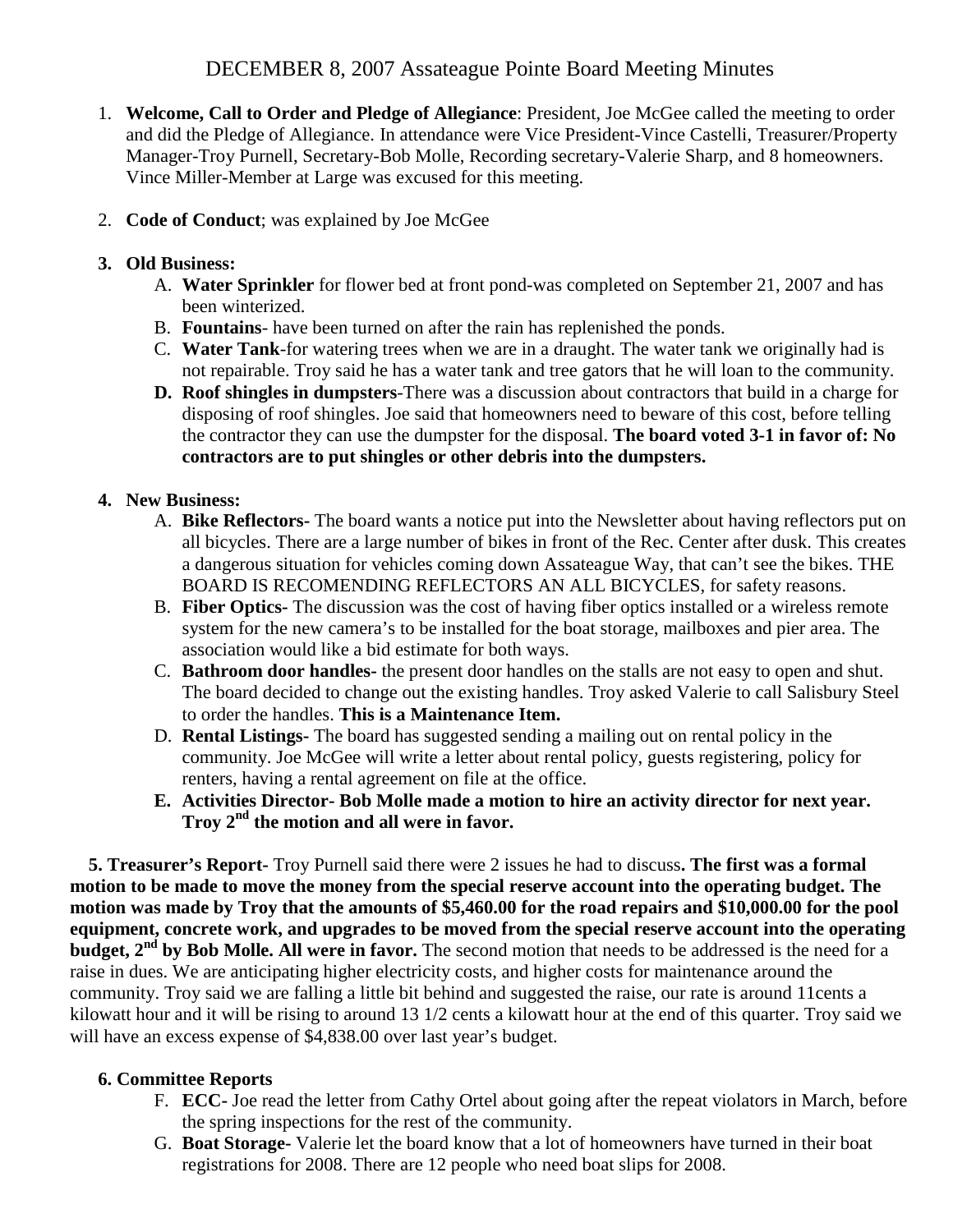H. **Budget Review-** All questions about the line items were answered by Joe and Troy. One question that was asked was about paying all bills on line. Troy answered by saying we would save on check charges but we prefer to have a paper trail for all business transactions. Bob Molle stated that if you do not have someone backing your system up constantly, you could lose all your data. Elaine Galeone had asked why only \$75,000.00 was put back into the account instead of \$100,000.00. Joe explained that we have expenses thru the end of December, so we have to have the revenue available to pay. We don't bill the homeowners until the end of December and that is when all the rest of the monies are put into that account.

#### **7. News-**

**A**. Troy reported on the possibility of Assategue Pointe to tie into the county water systems. We currently have a well. The county would put in fire hydrants. The county has talked about this for a while but as of yet hasn't pursued it. There would have to be a public hearing about the proposals. Troy said the advantages would be that we would have access to the water tower of Mystic Harbor and vice versa, in case of an emergency. The county would place a water meter for every home and everyone would be billed individually, instead of what we have known, which is a set cost per homeowner. Troy stated as of right now he doesn't know if this is going to be a cost to the association or the homeowners.

**B. Donations**-Ocean City Fire Company- the board is not going to donate to Ocean City, but will donate to the Berlin Fire Company.

**C. Thank You notes**- received from Gerald Parsons, Dale Lewis, Patricia Molle and the Garnett family. Dale Lewis has resigned from his job as gate attendant due to medical reasons.

**D. Camera purchases-Mike Whaley-Lot# 90**, had a suggestion about the camera purchases. He suggested that we look at the damage compared to the expense of a camera at the pier. He asked about putting a fake camera and having a sign saying you are under surveillance. Joe responded by saying that has been mentioned and when it was presented to the lawyer, we were told that it was a false sense of security and we could be held liable. Mike also asked about the homeowners that rent, does the association have any record of the gate cards that are being used by the renter. Joe said that anyone who has gone to the office for a rental gate cards, they are stated as that on the main computer system. There are other homeowners who have rented their homes and have not registered this information to the office. **Joe stated that a letter will be going out to all homeowners stating that any homeowner that is renting out their home needs to have a rental policy filed at the office. It is a fineable offense, according to our blue book by-laws.** Mike's last question was about putting a notice in the newsletter to state if a homeowner would prefer to have the newsletter E-Mailed instead of sent in the mail, that they could contact the office and sign up for this service. Joe stated that we could do that, but only to homeowners who have requested it. **Andy Lapinski-Lot# 408** was concerned about the changing of the board meetings at the last minute. He would like some kind of communication to state that it was canceled before everybody drives down. Joe responded by saying that the 2 meetings that were canceled at the last minute were due to inclement weather and the other one was due to sicknesses of board members and not a quorum for a board meeting. Valerie will put it on the web site as soon as she finds out.

#### **8. Budget**

**A. Troy has suggested a rate increase of 6% after going over last year's budget with the accountant.**

**Special Projects to be considered:**

- **1. Gate Mechanism replacement-\$15,000.00**
- **2. Light on Rec. Center for viewing images from camera. Very dark images in gate house.**